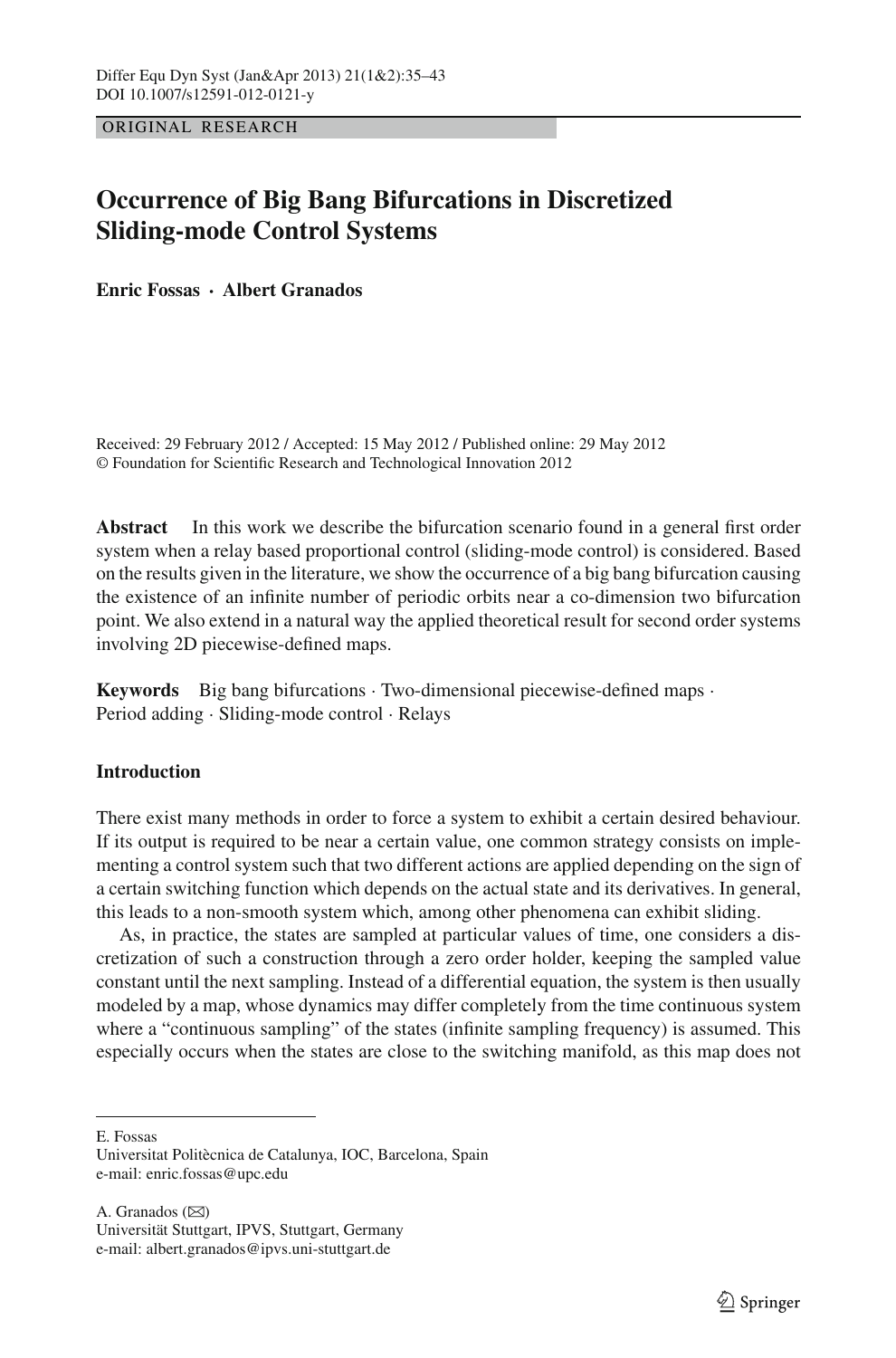coincide with the stroboscopic Poincaré map of the time-continuous system. In particular, new bifurcation phenomena may be introduced.

Because of the nowadays hegemony of digital implementations, this has become a relevant topic in the control literature. In [\[19](#page-8-0)[,10](#page-8-1)[,18](#page-8-2)[,5](#page-8-3)[,11\]](#page-8-4) the discretization effects of a sliding mode controller in a planar system is studied. Specifically, the discontinuous control results from the addition of the equivalent control plus a sign function, properly weighted. Then, a zero-order holder device is applied. As it is proven in  $[11]$  $[11]$ , the resulting dynamics show an infinite number of periodic orbits with arbitrarily large periods near a certain point in a 2D space. Similar phenomenon were also shown in [\[13](#page-8-5)] for 1D systems derived from power converters.

Such points in parameter space assemble the so-called *big bang* bifurcations, first introduced in [\[2\]](#page-8-6) when simulating a 1D piecewise-linear system, better understood and generalized later in [\[1\]](#page-8-7). Unfortunately, the theory derived so far only considers 1D maps and, hence, it can't be applied to the above mentioned planar systems in sliding-mode control.

It is worth mentioning here that, when controllers are implemented through switches, as in the case of power electronics, the resulting sliding-mode control actions reduce to the discontinuous term; *i.e.*  $\varepsilon$ sign( $\sigma$ ). Then, the digitize dynamics matches perfectly with the maps that yield to *big bang* bifurcations. On the contrary, when the continuous term (the equivalent control) is included, the derived map is not longer contractive, which is highly required in the theoretical results obtained so far.

In this work, we use recent results for big bang bifurcations to explain the behaviour of a class of digitized sliding mode controlled first order systems. Specifically, in terms of [\[2\]](#page-8-6), a big bang bifurcation of the period adding type is shown to happen in that systems when the on-off control is digitized. Moreover, big bang bifurcations are shown to happen in on-off sliding mode controlled planar systems. Since the theory is not complete in this case, sufficient conditions for such a bifurcation to occur in 2D piecewise maps are conjectured and corroborated by simulation.

# **A System With a Relay Based Control**

#### System Description

Let us consider a *n*th-order system given by its Laplace transform

$$
G_s(s) = \frac{b}{U(s)},
$$

where  $U(s)$  is a polynomial of the form

$$
U(s) = sn + an-1sn-1 + ... + a0,
$$
 (1)

which we assume to have only negative real roots.

Equivalently, one can also consider that the system is modeled by the differential equation

$$
y^{n)} + a_{n-1}y^{n-1} + \ldots + a_0y = bu,
$$

where  $y^i$  =  $d^i y/dt^i$  and *u* is the input of the system.

Let us suppose that we wish to control the system and make its output, *y*, close to a certain desired value  $y_c$ . Although there exist many ways to achieve this, we consider the closed loop control scheme shown in Fig. [1.](#page-2-0)

On one hand, a certain control law is implemented by the block  $G_c(s)$ , which is assumed to be of the form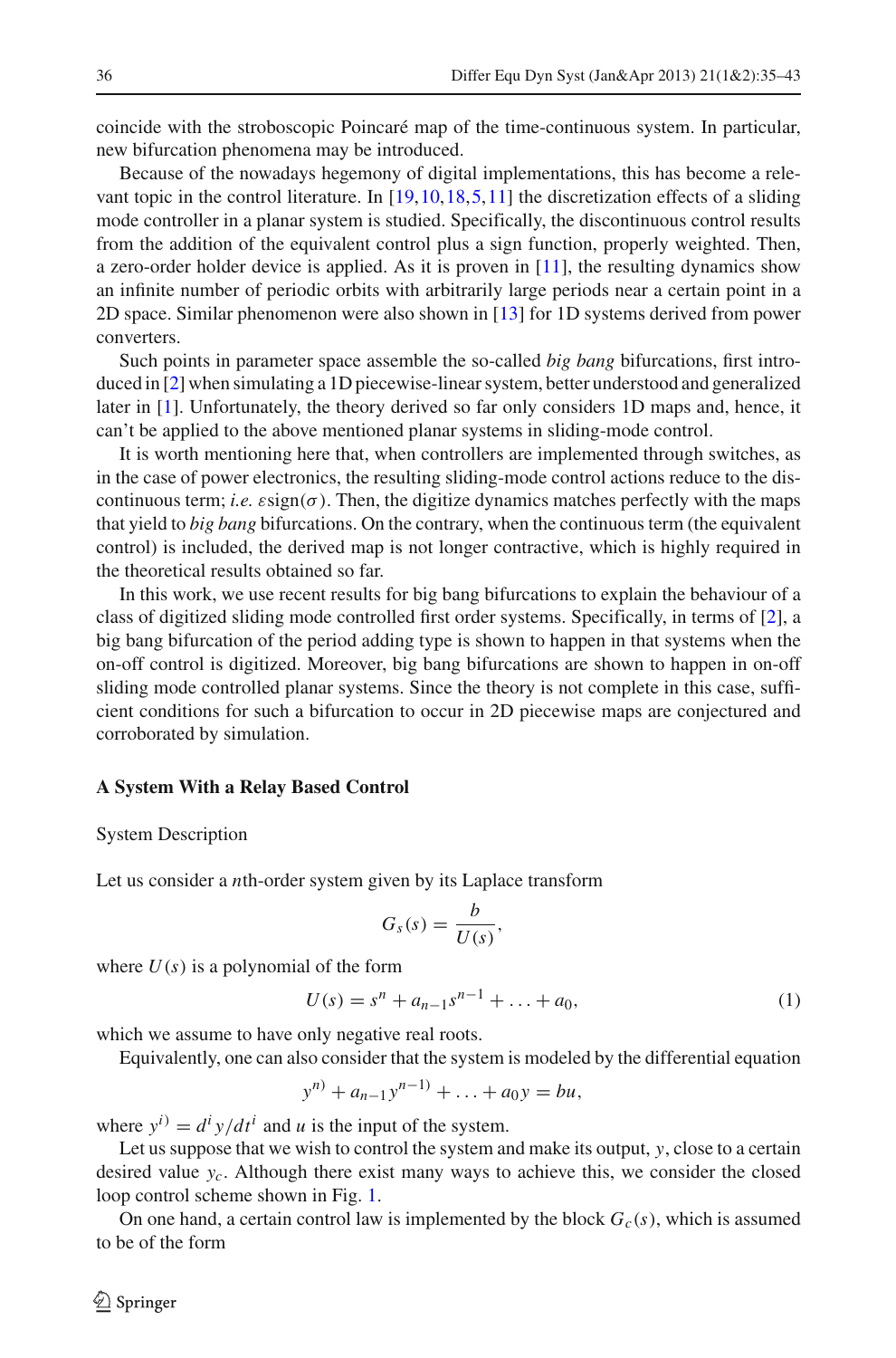

<span id="page-2-0"></span>Fig. 1 A linear control system by a relay

$$
G_c(s) = 1 + c_1 s + \ldots + c_{n-1} s^{n-1},
$$

with  $c_{n-1} \neq 0$ . This is to let the system have relative degree 1 and allow sliding motion on σ (see below).

<span id="page-2-1"></span>Its output is then sent to a relay of gain *k*, hence providing a sliding-mode control with a sliding surface (also called switching surface) given by the controller *Gc*,

$$
\sigma := y - y_c + c_1(y^{1)} - y_c^{1)} + \ldots + c_{n-1}(y^{n-1)} - y_c^{n-1}) = 0.
$$
 (2)

In this work we consider  $y_c \in \mathbb{R}$  constant, and thus  $y_c^{i} = 0$  for  $i \ge 1$ .

Depending on the sign of the signal given by the controller  $G_c$ , the relay outputs the value *k* or  $-k$ , which yield sliding motions on  $\sigma$  provided that the sign and the absolute value of *k* are properly chosen.

Finally, the control output is digitized through a zero-order holder device, as in a real implementation. This is represented in Fig. [1](#page-2-0) by a switch that samples the output of the relay at time-multiples of the sampling-period *T* and a zero order holder, which keeps the sampled value constant until the next sampling. Close to the sliding surface [\(2\)](#page-2-1), the dynamics of the discretized system differs from the time continuous one, although they tend to be the same as  $T \to 0$ . It is our goal to study the dynamics of the discretized system.

After performing a proper change of variables to decrease the order of the system by increasing its dimension,  $y_i = y^i$ , the closed loop dynamics can be written as

$$
\dot{\bar{y}} = A\bar{y} + \bar{b}u\tag{3}
$$

with  $\bar{v} = (v_0, \ldots, v_{n-1})^T \in \mathbb{R}^n$  and

<span id="page-2-2"></span>
$$
A = \begin{pmatrix} 0 & 1 & 0 & \dots & & 0 \\ 0 & 0 & 1 & & & 0 \\ \vdots & \vdots & & \ddots & & \\ 0 & 0 & \dots & 0 & 1 & 0 \\ -a_0 & -a_1 & \dots & -a_{n-2} & -a_{n-1} \end{pmatrix}, \quad \bar{b} = \begin{pmatrix} 0 \\ \vdots \\ 0 \\ b \end{pmatrix}.
$$

<span id="page-2-3"></span>for  $t \in [i]$ ,  $(i + 1)T$ , the input *u* is a constant equal to

$$
u = \begin{cases} -k & \text{if } \sigma(\bar{y}) < 0 \\ k & \text{if } \sigma(\bar{y}) > 0 \end{cases}
$$
 (4)

where  $\sigma$  is the sliding surface given by the controller  $G_c(s)$  in Eq. [\(2\)](#page-2-1).

Sliding modes occur if the vector fields  $F^{\pm} = A x \pm b k$  obtained by replacing  $u = \pm k$ , point both to the surface  $\sigma$ . Since  $F^{\pm}$  are smooth everywhere, this can be checked through

$$
(L_F + \sigma) (L_F - \sigma) < 0. \tag{5}
$$

<span id="page-2-5"></span><span id="page-2-4"></span>Let us define  $u_{eq} = -\frac{(\nabla \sigma) A \bar{y}}{c_{n-1} b}$ , then the previous inequality meets on the subset of  $\sigma$  defined by

$$
-|k| < u_{eq} < |k| \tag{6}
$$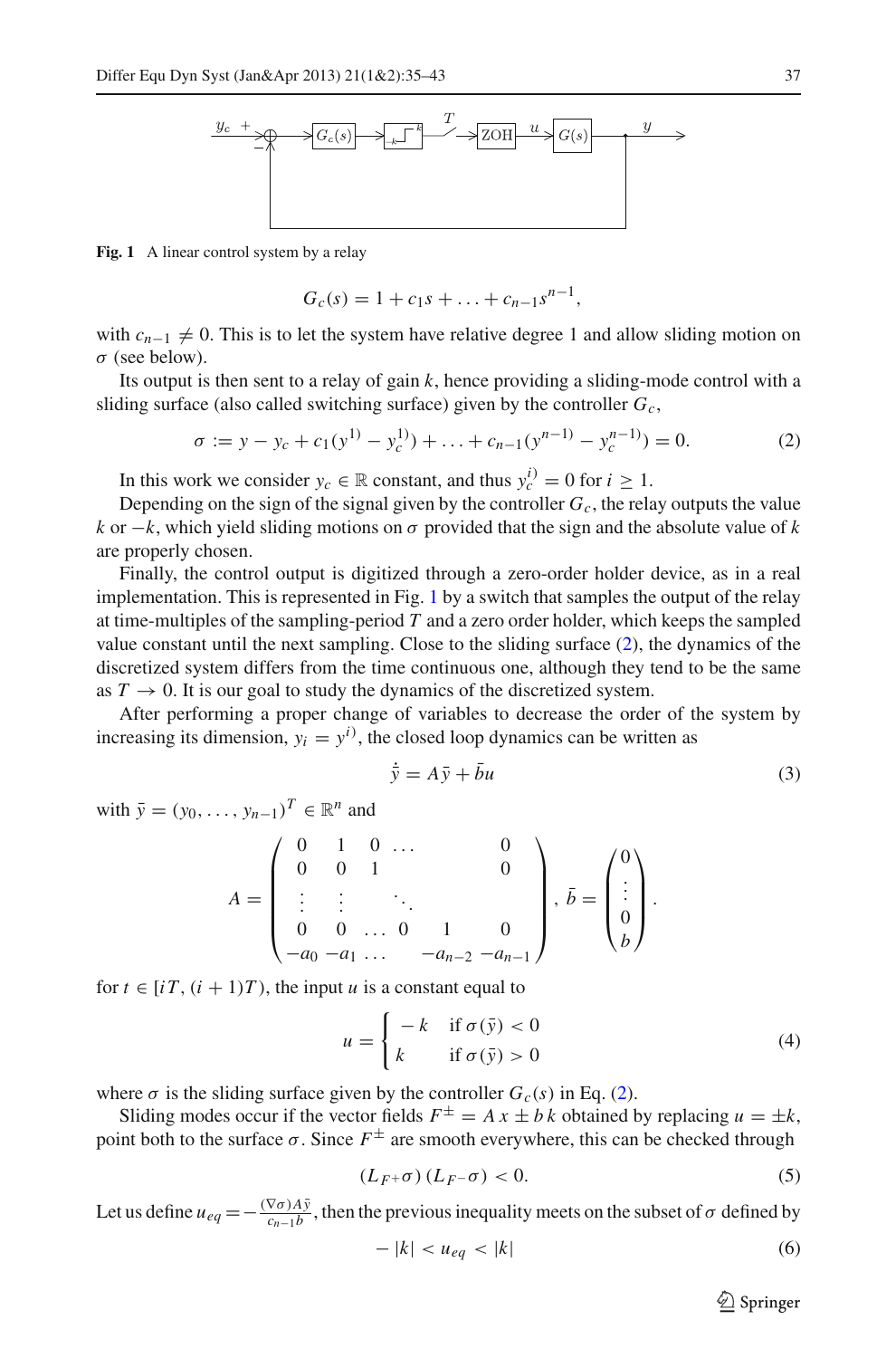(see [\[17\]](#page-8-8) for details). In turn, this result can be read as *for k properly selected (both in sign and in absolute value), there is sliding motion on* σ.

Equivalently, the dynamics of the system are given by the discrete model

$$
\bar{y}_{i+1} = P(\bar{y}_i),
$$

where  $P_l$  (resp.  $P_r$ ) is the piecewise defined stroboscopic map associated with  $F^+$ , (resp. *F*<sup>−</sup>) which is linear and can be explicitly integrated. We obtain

$$
P(\bar{y}) = \begin{cases} P_l(\bar{y}) := \bar{\rho}\bar{y} + \bar{\mu}_{\ell} & \text{if } \sigma(\bar{y}) < 0 \\ P_r(\bar{y}) := \bar{\rho}\bar{y} + \bar{\mu}_r & \text{if } \sigma(\bar{y}) > 0, \end{cases}
$$
(7)

<span id="page-3-0"></span>with

$$
\bar{\rho} = e^{AT}
$$
,  $\bar{\mu}_r = k(\bar{\rho} - Id)(A^{-1}\bar{b})$ ,  $\bar{\mu}_\ell = -k(\bar{\rho} - Id)(A^{-1}\bar{b})$ .

General system dynamics

Each branch of the map  $(9)$ ,  $P_r$  and  $P_\ell$ , has a fixed point

$$
\bar{y}_r^* = -(\bar{\rho} - Id)^{-1} \bar{\mu}_r, \quad \bar{y}_\ell^* = -(\bar{\rho} - Id)^{-1} \bar{\mu}_\ell,
$$
\n(8)

which may be *feasible* or *virtual* depending on whether it belongs to the domain of their respective map or not.

Regarding the possible dynamics, we distinguish between three situations.

If both fixed points are feasible ( $\sigma(\bar{y}_r^*) > 0$  and  $\sigma(\bar{y}_\ell^*) < 0$ ) they also become fixed points of the map [\(9\)](#page-4-0). Hence, if all eigenvalues of  $\bar{\rho}$  have modulus less than 1, both are locally asymptotically stable. If only one of both fixed points is feasible ( $\sigma(\bar{y}_r^*) < 0$  and  $\sigma(\bar{y}_\ell^*) < 0$ or vice-versa) and the same condition for  $\bar{\rho}$  holds, then it becomes the unique fixed point of the map [\(9\)](#page-4-0). For the same reason, all trajectories tend towards it, and now its domain of attraction becomes R*n*.

Note that, in these two previous cases, the control specification is not fulfilled as  $\sigma$  is not flow invariant by the piecewise vector field *F*.

The third situation occurs when both fixed points are virtual ( $\sigma(\bar{y}_r^*) < 0$  and  $\sigma(\bar{y}_\ell^*) > 0$ ). If all the eigenvalues of  $\bar{\rho}$  have modulus <1 and are real (hence positive) then there are sliding motions in the original continuous-time system. In this case, and at least for linear and planar systems, the dynamics of the digitized map consists on periodic orbits which may possess arbitrarily large periods and whose iterates jump on both sides of the sliding surface  $\sigma = 0$ . Properly tunning the parameters, the amplitude of all these orbits can be chosen arbitrarily small. Additionally, the design conditions are satisfied in this case, as the asymptotic dynamics are close to  $\sigma = 0$ . A precise description of all the possible periodic orbits is the main scope of this work, and results from the existence of a *bing bang* bifurcation. This is discussed in the next section for first and second order systems.

#### **Big Bang Bifurcation of the Period Adding Type**

The 1D Case

Let us first study the 1D case  $(n = 1 \text{ and } G_c(s) = 1)$  when [\(3\)](#page-2-2) is a scalar equation, which was reported in [\[4](#page-8-9)]. After applying the change of variable  $z = y - y_c$  to the original system, the sliding surface is given by  $z = 0$ , and the map [\(7\)](#page-3-0) becomes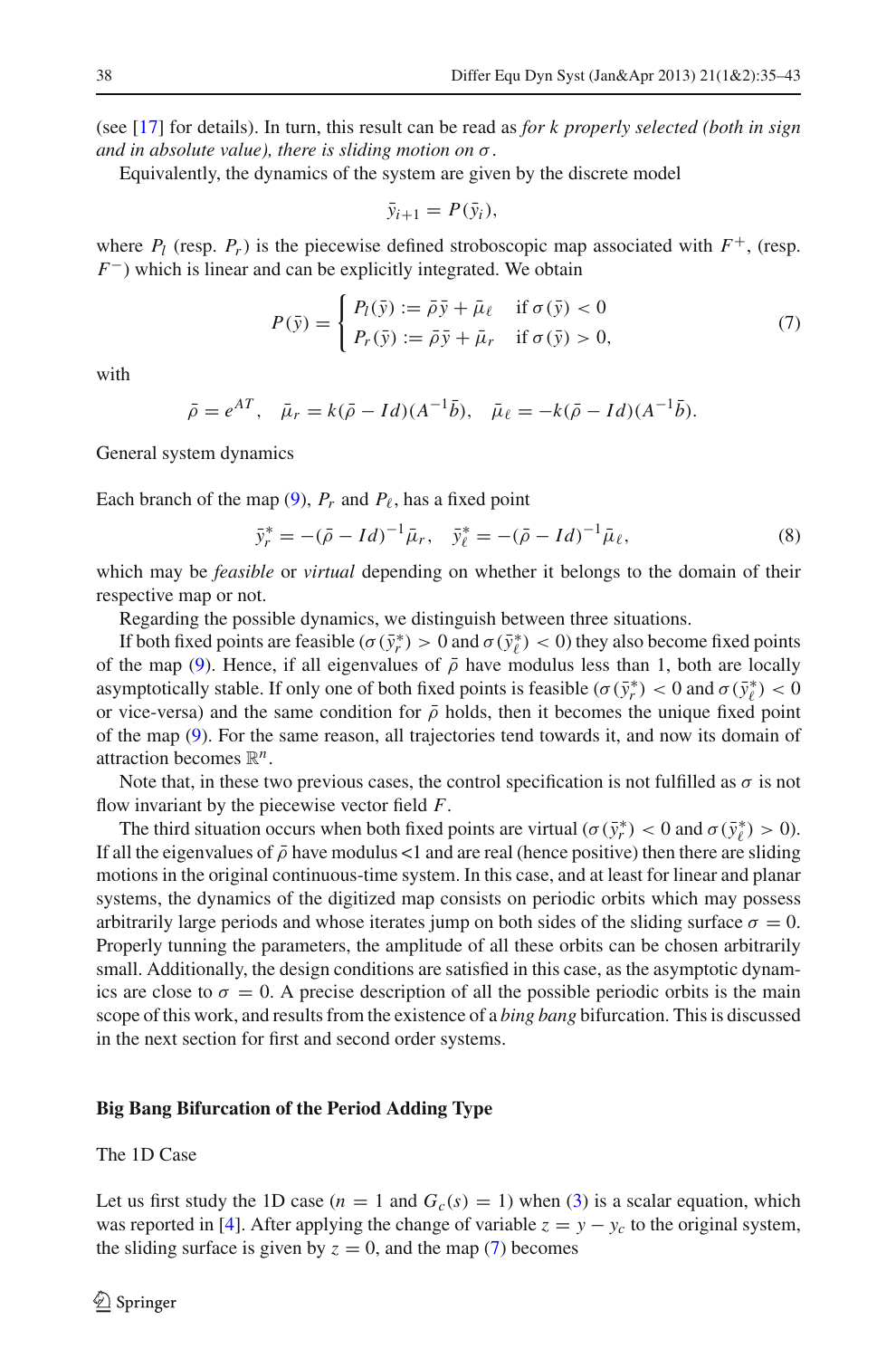$$
\tilde{P}(z) = \begin{cases}\n\tilde{P}_{\ell}(z) := \rho z + \mu_{\ell} & \text{if } z < 0 \\
\tilde{P}_{r}(z) := \rho z + \mu_{r} & \text{if } z > 0\n\end{cases}
$$
\n(9)

<span id="page-4-2"></span><span id="page-4-0"></span>with

$$
\rho = e^{a_0 T} < 1, \quad \mu_r = (\rho - 1) \left( y_c - \frac{bk}{a_0} \right) \in \mathbb{R} \text{ and } \mu_\ell = (\rho - 1) \left( y_c + \frac{bk}{a_0} \right) \in \mathbb{R}, \tag{10}
$$

<span id="page-4-1"></span>and the fixed points

$$
z_r^* = -\frac{\mu_r}{\rho - 1} \in \mathbb{R}, \quad z_\ell^* = -\frac{\mu_\ell}{\rho - 1} \in \mathbb{R}.\tag{11}
$$

In order to describe the dynamics of the map [\(9\)](#page-4-0) when both fixed points of its branches are virtual,  $\mu_r < 0$  and  $\mu_\ell > 0$ , we first focus on the bifurcations that occur in their transition from virtual to feasible or vice versa. To this end, we first restrict ourselves to a suitable 2D parameter space, in terms of [\(11\)](#page-4-1), where the position of  $z_r^*$  and  $z_\ell^*$  with respect to the boundary  $z = 0$  can be independently represented. More precisely, we are interested on the existence of two curves such that a variation of the parameters along them, affects only the position of one fixed point. We proceed arguing with the parameters  $\rho$ ,  $\mu_r$  and  $\mu_\ell$  in [\(9\)](#page-4-0), although we will later translate our discussion to the original parameters *a*, *T* , *b*, *k* and *yc*.

We remark that we benefit from the linearity of the system in order to perform explicit calculations, although the same argumentations below hold also for a non-linear system.

As these transitions occur when one of the fixed points collides with the boundary  $z = 0$ , these are given by border collision bifurcations. Although the parameter  $\rho$  influences on the position of both fixed points, as we are restricted to  $0 < \rho < 1$ , its variation does not lead to such type of bifurcations. Hence, we focus on the  $\mu_{\ell} \times \mu_r$  parameter space.

There, the vertical and horizontal axis represent border collision bifurcation curves that the fixed points,  $\mu_{\ell}^*$  and  $\mu_r^*$ , undergo. Of particular interest is the origin of this parameter space, which is a co-dimension two bifurcation point, as both fixed points simultaneously collide with the boundary. Depending on the sign of the eigenvalues associated with the colliding fixed points, such a point may become a *big bang* bifurcation point, where an infinite number of (border collision) bifurcation curves emanate from. If this occurs, these bifurcation curves separate existence regions of periodic orbits located at the region in the parameter space  $\mu_{\ell} \times \mu_{r}$  where both fixed points are virtual.

This basically depends on the sign of the eigenvalues of the colliding fixed points, which, for the 1D case, are the slopes of the map near the discontinuity. The possible bifurcation scenarios for a 1D contracting linear map with one discontinuity were described in [\[2](#page-8-6)] through numerical observations, and were generalized in [\[1\]](#page-8-7) (see also the bibliography reported there). With independence of the particular nature of the map, it was proven there that when the sign of the eigenvalues associated with the colliding fixed points are different (also known as increasing-decreasing/decreasing-increasing case), then a big bang bifurcation of the *period incrementing* type occurs. It was also suggested that, when both are positive (increasingincreasing case), a *period adding* big bang bifurcation (described below) occurs. Although this result was conjectured, the resulting bifurcation scenario has been highly reported in the literature [\[14](#page-8-10)[,3](#page-8-11)[,6](#page-8-12)[,7](#page-8-13)[,9,](#page-8-14)[8,](#page-8-15)[12](#page-8-16)[,16,](#page-8-17)[15](#page-8-18)], and hence it is a well accepted result.

In our case, as the eigenvalues associated with the colliding fixed points are positive,  $0 < \rho < 1$ , a big bang of the period adding type occurs at the origin of the parameter space  $\mu_{\ell} \times \mu_{r}$ .

This implies that the region located near the origin of the parameter space where both fixed points are virtual is fully covered by an infinite number of regions where a unique periodic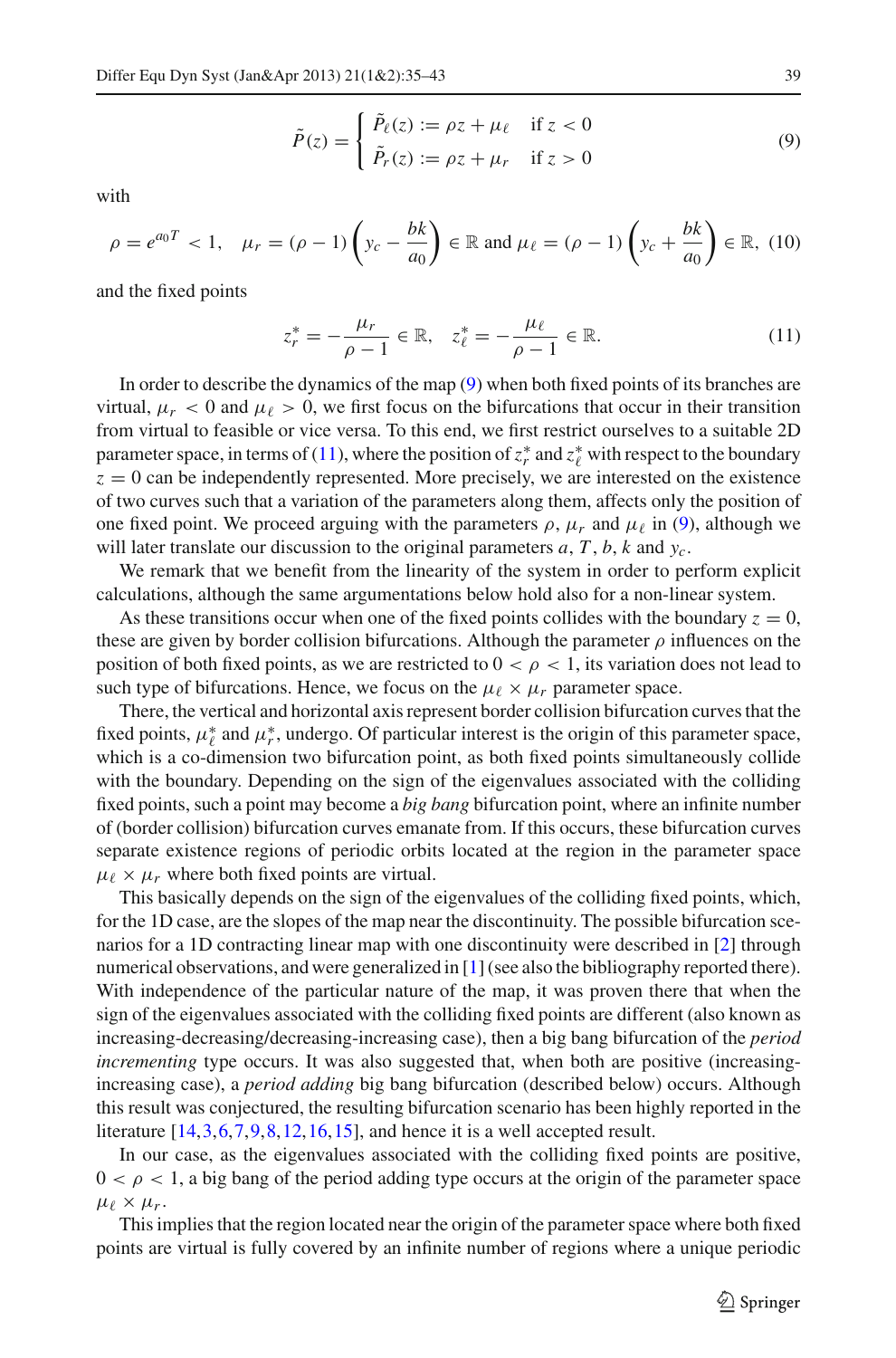orbit exists. All these regions collapse at the origin and, hence, all the possible periodic orbits exist for any arbitrarily small neighbourhood containing the origin of the parameter space.

To understand how these periodic orbits are organized, let us introduce the following symbolic codification (see [\[2](#page-8-6)] for a more extended explanation). Let  $(z_1, \ldots, z_n)$  be the sequence of points forming a periodic orbit of period  $n$ , then we consider the symbolic sequence obtained by replacing each of these points by  $\mathcal{L}$  if  $z_i < 0$  and  $\mathcal{R}$  if  $z_i > 0$ . Then, the symbolic sequences of the periodic orbits are obtained by a gluing process between periodic orbits. More precisely, in-between the regions of existence of two periodic orbits of periods *n* and *m* with symbolic sequences  $\alpha$  and  $\beta$  one finds a region where the  $(n + m)$ -periodic orbit with symbolic sequence  $\alpha\beta$  (their concatenation) exists. As the symbolic sequences are glued, the periods are added, and hence this scenario was referred in [\[2](#page-8-6)] as period adding. This process starts with the fixed points  $z_\ell^* \to \mathcal{L}$  and  $z_r^* \to \mathcal{R}$ , which are "glued" to form the 2-periodic orbit  $\mathcal{LR}$ , and is repeated add infinitum. Thus, in any arbitrarily small neighbourhood of the origin of the parameter space one can find an infinite number of periodic orbits with arbitrarily large periods.

Let us adapt the situation described before in terms of he parameters involved in the original system  $(3-4)$  $(3-4)$  for  $n = 1$ . Let us first focus on their influence on the dynamics of the map [\(9\)](#page-4-0).

As it comes from the relations shown in [\(10\)](#page-4-2), the most relevant parameters regarding the influence on the location of the fixed points  $z_t^*$  and  $z_r^*$  are  $y_c$ , *k* and *b*. We proceed arguing with the pair  $(y_c, k)$ , as they are the parameters to be tunned and, hence, are of more interest from the control design point of view. However, the following discussion can be easily extended to the pair  $(y_c, b)$ .

<span id="page-5-0"></span>In this parameter space, the lines

$$
k = -a_0 / by_c \text{ and } k = a_0 / by_c \tag{12}
$$

represent border collision bifurcation curves for  $z^*_{\ell}$  and  $z^*_{r}$ , respectively. Hence, as both are attracting with positive associated eigenvalues ( $0 < \rho < 1$ ), a big bang bifurcation of the period adding type occurs at the intersection of these lines,  $(y_c, k) = (0, 0)$ , where two border collision bifurcation simultaneously occur.

Note that, although the parameter  $a_0$  also influences on the position of the fixed points, it comes that a big bang bifurcation may occur for  $a_0 = 0$ . However, for such a value the fixed points are no longer attractive and, hence, the results obtained so far on big bang bifurcation can not be applied.

To demonstrate this, we show in Fig. [2a](#page-6-0) the bifurcation scenario in the  $y_c \times k$  parameter space, where one can observe the infinite number of bifurcation curves emanating from the origin. The adding scenario is presented in Fig. [2b](#page-6-0), where the periods of the periodic orbits found along the curve marked in Fig. [2a](#page-6-0) are shown.

It comes from the adding procedure described above that all the periodic orbits step at both sides of the boundary  $z = 0$ . Hence, each of these *n*-periodic orbits correspond in the original 1D continuous model  $(3-4)$  $(3-4)$  to a continuous *nT*-periodic orbit which oscillates around  $y = y_c$ . In addition, the amplitude of all these orbits tend to zero as the parameters *yc* and *k* get close to the big bang bifurcation.

#### A Second Order System

We now extend the results shown in the previous section to a second order system.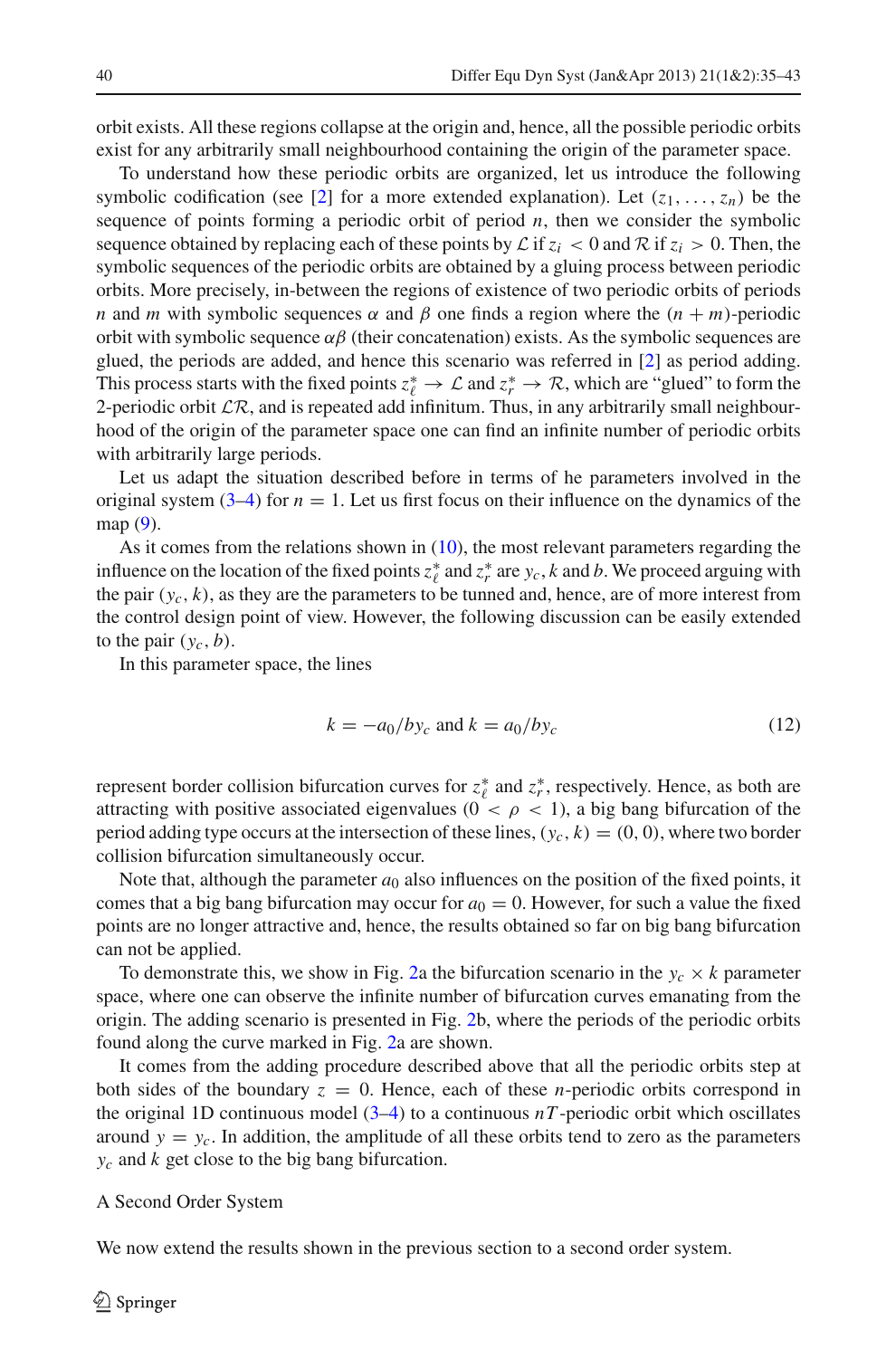

<span id="page-6-0"></span>**Fig. 2** a Big bang bifurcation in the  $(y_c, k)$  parameter space for  $a_0 = -2, b = 1$  and  $T = 0.1$ . The fixed points *z*∗ *<sup>i</sup>* are labeled in the regions where they are feasible, and, as *dashed lines*, the border collision bifurcation curves where they become virtual are shown. In **b** we show the periods *p* of the periodic orbits found along the pointed curve in (**a**), which is parametrized by the angle  $\theta$ 

In this case, we have

$$
A = \begin{pmatrix} 0 & 1 \\ -a_0 & -a_1 \end{pmatrix}, \ \bar{b} = \begin{pmatrix} 0 \\ b \end{pmatrix}, \ \sigma = y_1 - y_c + c_1 y_2,
$$

where  $a_0$  and  $a_1$  are such that the eigenvalues of the matrix *A* have real negative eigenvalues.

For commodity, in order to easily proceed as before and argue with the relative position of the fixed points  $\bar{z}_\ell^*$  and  $\bar{z}_r^*$  with respect the boundary, we introduce new coordinates  $\bar{z} =$  $(z_1, z_2)$  given by

$$
\bar{z} = \underbrace{\begin{pmatrix} 1 & c_1 \\ a_0c_1 - a_1 & 1 \end{pmatrix}}_{\phi} - \begin{pmatrix} y_c \\ 0 \end{pmatrix}.
$$

Note that one can always perform such a change of variables as long as the vector  $(1, c_1)^T$ is not an eigenvector of the matrix *A*.

<span id="page-6-1"></span>In these new variables, the map [\(7\)](#page-3-0) becomes

$$
\tilde{P}(\bar{z}) = \begin{cases}\n\tilde{P}_{\ell}(\bar{z}) := \tilde{\rho}\bar{z} + \bar{\mu}_{\ell} & \text{if } z_1 < 0 \\
\tilde{P}_r(\bar{z}) := \tilde{\rho}\bar{z} + \bar{\mu}_r & z_1 > 0,\n\end{cases} \tag{13}
$$

where

$$
\tilde{\rho} = e^{\tilde{A}T}, \ \tilde{A} = \begin{pmatrix} -a_1 & -1 \\ a_0 & 0 \end{pmatrix}
$$

$$
\bar{\mu}_{\ell} = (\tilde{\rho} - Id)\tilde{A}^{-1} \left( -\phi \begin{pmatrix} 0 \\ kb \end{pmatrix} + \tilde{A} \begin{pmatrix} y_c \\ 0 \end{pmatrix} \right)
$$

$$
\bar{\mu}_r = (\tilde{\rho} - Id)\tilde{A}^{-1} \left( \phi \begin{pmatrix} 0 \\ kb \end{pmatrix} + \tilde{A} \begin{pmatrix} y_c \\ 0 \end{pmatrix} \right).
$$

The main advantage of this change of variables consists on the fact that the boundary becomes  $z_1 = 0$ , independently of the parameters, while the matrix  $\tilde{\rho}$  remains only dependent on the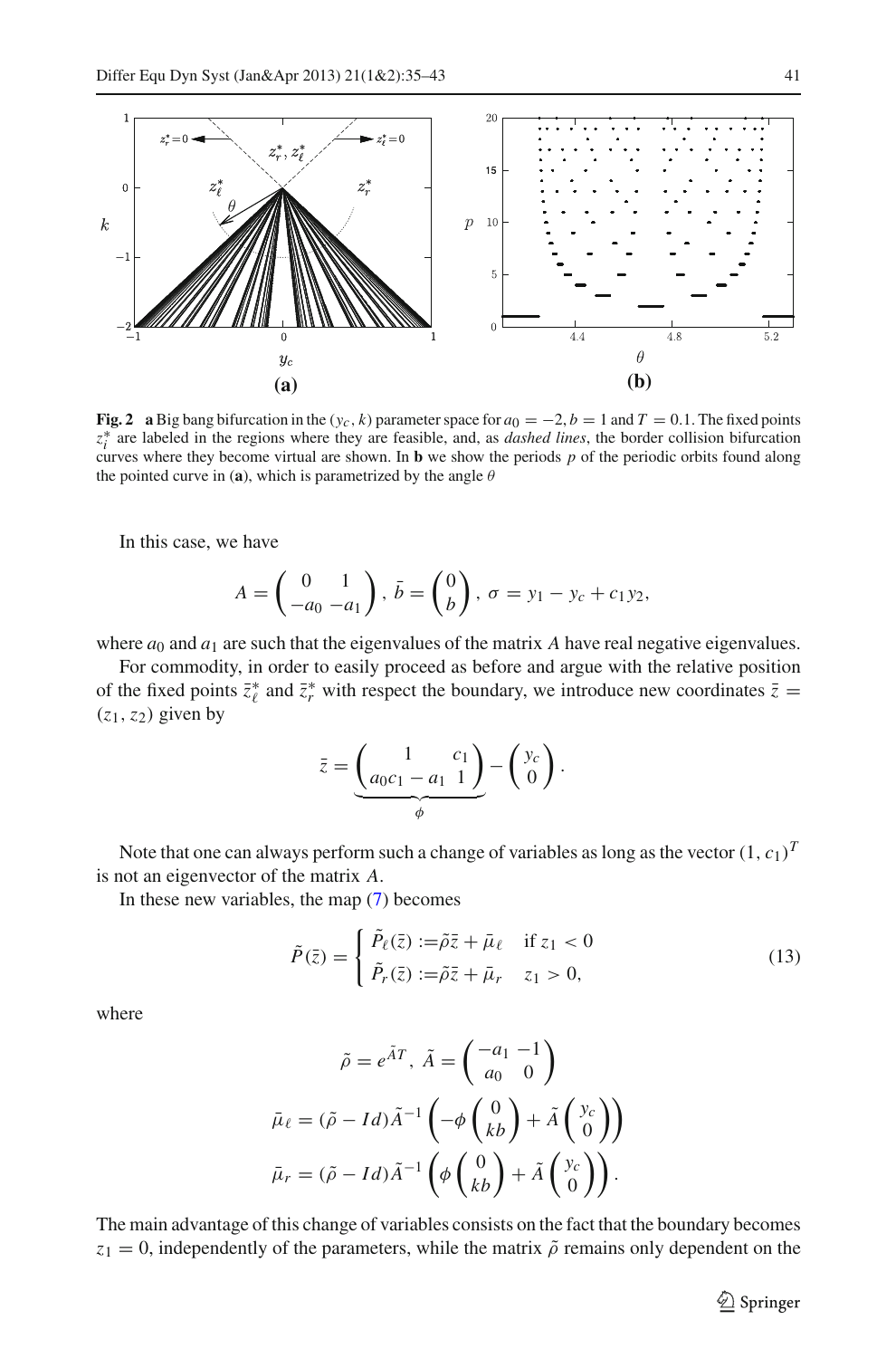parameters  $a_i$ . Hence, the relevant parameters for the study of the border collision bifurcations only influence the position of the fixed points, which become

$$
\bar{z}_{\ell}^{*} = \begin{pmatrix} -y_{c} - \frac{kb}{a_{0}} \\ -\frac{kb}{a_{0}}(a_{0}c_{1} - a_{1}) \end{pmatrix}
$$

$$
\bar{z}_{r}^{*} = \begin{pmatrix} -y_{c} + \frac{kb}{a_{0}} \\ \frac{kb}{a_{0}}(a_{0}c_{1} - a_{1}) \end{pmatrix}
$$

The border collision bifurcation curves that the fixed points undergo become the same expres-sions as in the 1D case, given in [\(12\)](#page-5-0). Hence, arguing again in the  $y_c \times k$  parameter space, for  $y_c = k = 0$  both fixed points simultaneously collide with the boundary  $z_1 = 0$  and become virtual.

We now conjecture an extension to 2D maps of the result used above for the 1D maps. In the considered situation regarding the simultaneously collision of attracting fixed points with the boundary, there exist a big bang bifurcation of the period adding type if there exist an open neighbourhood  $U$  such that, at the simultaneous collision,

$$
\bar{z}_{\ell}^*, \bar{z}_{r}^* \in \mathcal{U}
$$
  

$$
\tilde{P}_i(\mathcal{U} \cap \mathcal{X}_i) \subset \mathcal{U} \cap \mathcal{X}_i, i \in \{\ell, r\},\
$$

where  $\mathcal{X}_{\ell}$  and  $\mathcal{X}_{r}$  are the left and right part of  $\mathbb{R}^{2}$  separated by the boundary.

In our case, these conditions coincide with the sliding conditions given in [\(5\)](#page-2-4). This is because, at the big bang bifurcation point,  $k = y_c = 0$ , both fixed points collide with origin of the state space,  $\bar{z}_i^*(0, 0)^T$ . Hence, near the bifurcation point,  $|u_{eq}| \ll 1$  and thus condition  $(6)$  is fulfilled if

$$
c_1\neq 0.
$$

Note that, although the map [\(13\)](#page-6-1) is continuous at  $\bar{z} = (0, 0)^T$  at the big bang bifurcation point because both fixed points coincide at  $\bar{z} = (0, 0)^T$ , continuity is not assumed in the conditions mentioned above.

The simulations shown in Fig. [3](#page-7-0) show how a big bang bifurcation of the period adding type occurs for  $y_c = k = 0$  if  $c_1 \neq 0$ .



<span id="page-7-0"></span>**Fig. 3** Big bang bifurcation in the  $(y_c, k)$  parameter space for  $a_0 = -2$ ,  $a_1 = -5$ ,  $b = 1$ ,  $c_1 = 1.5$  and  $T = 0.1$ . In **a** we show the border collision bifurcation curves separating existence regions of periodic orbits. In **b** the periods of the periodic orbits found along the pointed curve in (**a**) parametrized by the angle  $\theta$